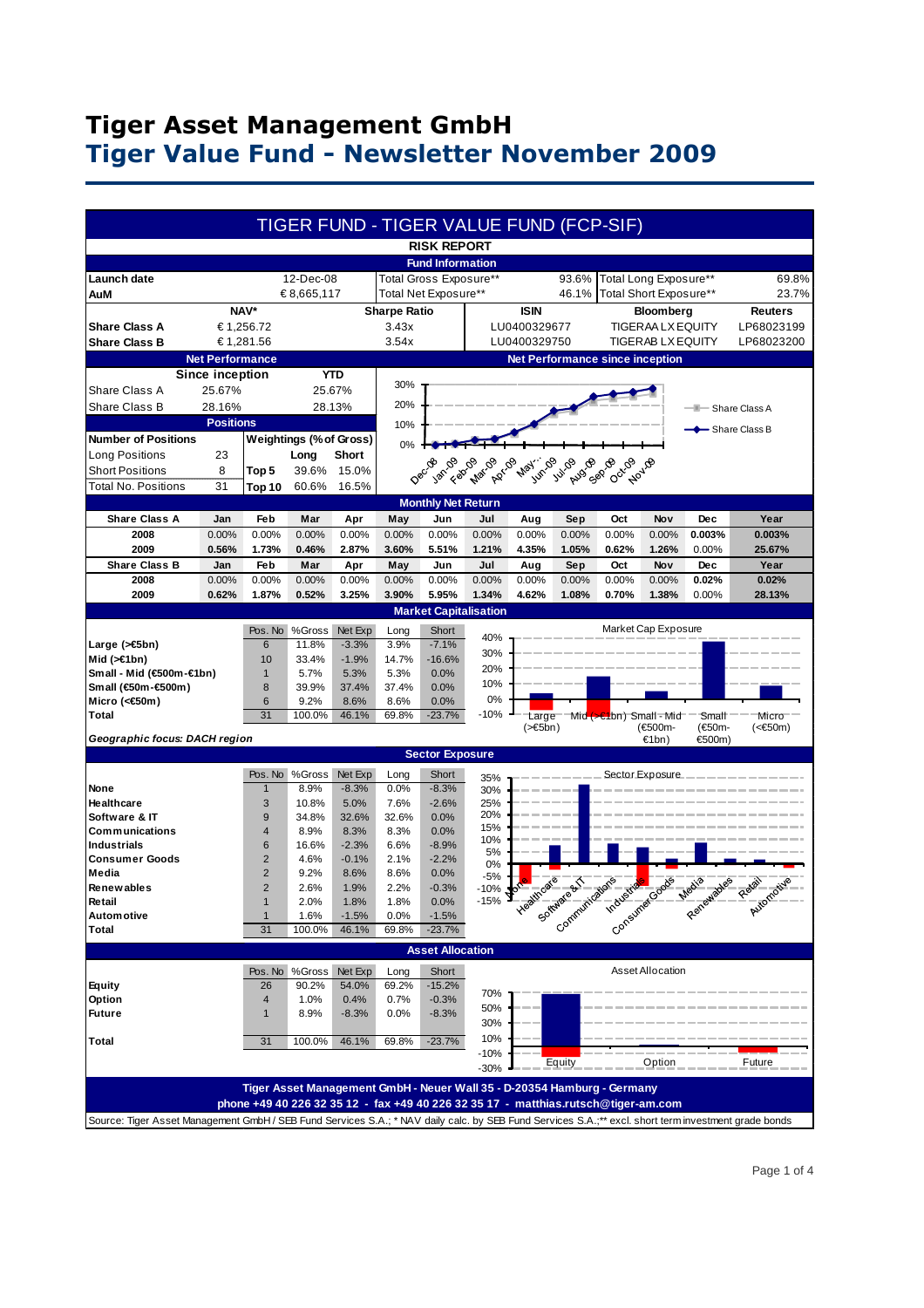# **Tiger Value Fund – November 2009**

### **O Returns: Up 1.26% (class A)/1.38% (class B)**

 In November the Tiger Value Fund achieved a net return of +1.26% for share class A and +1.38% for share class B, making a cumulative +25.67% for class A and +28.13% for class B in the year-to-date.

### **O Commentary: Excellent Sharpe Ratio – Top 10 Ranking**

With a net performance of 25.67% (class A) / 28.16% (class B) since inception in mid December 2008 and its Sharpe ratio of 3.43x (class A) / 3.54x (class B) the Tiger Value Fund has been ranked under the top 10 hedge funds at hedgefund.net out of 1555 funds worldwide throughout the last 6 months.

Thanks to our exposure management and investment strategy we never had a down month. In particular in Q1 when markets collapsed further we achieved positive returns in a range of 0.5% to 1.9% per month and in October when markets turned significantly lower the fund was up 0.6% to 0.7%. This was the result of our aim, only to scale into positions if (a) we see significant upside to a company's intrinsic value and (b) we found positive catalysts to narrow or close the gap between market price and intrinsic value. Also our low net exposure within a range of 10% to 50% throughout the year 2009 significantly contributed to the Fund's low volatility.

In November our best performers have been Verbio and Gerresheimer contributing 173bp to the monthly performance. On the negative side we lost 59bp with Xing were we saw some selling pressure from short term investors who expected a takeover rather than Burda buying a minority stake of 25%. With the stock trading at a 10% discount to Burda's recent investment at 36.5 Euro we believe that our downside risk is limited and would expect strong top line growth in the midterm.

#### **O Discussion: Strong growth at Verbio and Gerresheimer**

VERBIO Vereinigte BioEnergie AG, a German renewable company, where we started to scale in at 25% below its adjusted book value doubled in price after we took our initial position. The stock price was fueled as the new German government discussed a substantial increase of its subsidies for Biogas and Biodiesel and the company will start production of biomethane in December 2009 and the beginning of 2010, increasing the total output capacity of the company to 125 MW in 2010/11. As our short term risk-reward ratio became undemanding, we booked our profits despite its strong growth prospects. We will scale in again once we have more certainty on government subsidies and/or see a stronger set back in the company's stock price.

We highlighted Gerresheimer in our previous newsletters as a strong positioned healthcare packaging company and are invested in the stock since January. The Company has now become the focus of SAGEVIEW a PIPE ("Private Investment in Public Equity") fund, founded by former KKR employees, which acquired 10% so far as well as 5 other hedge funds owning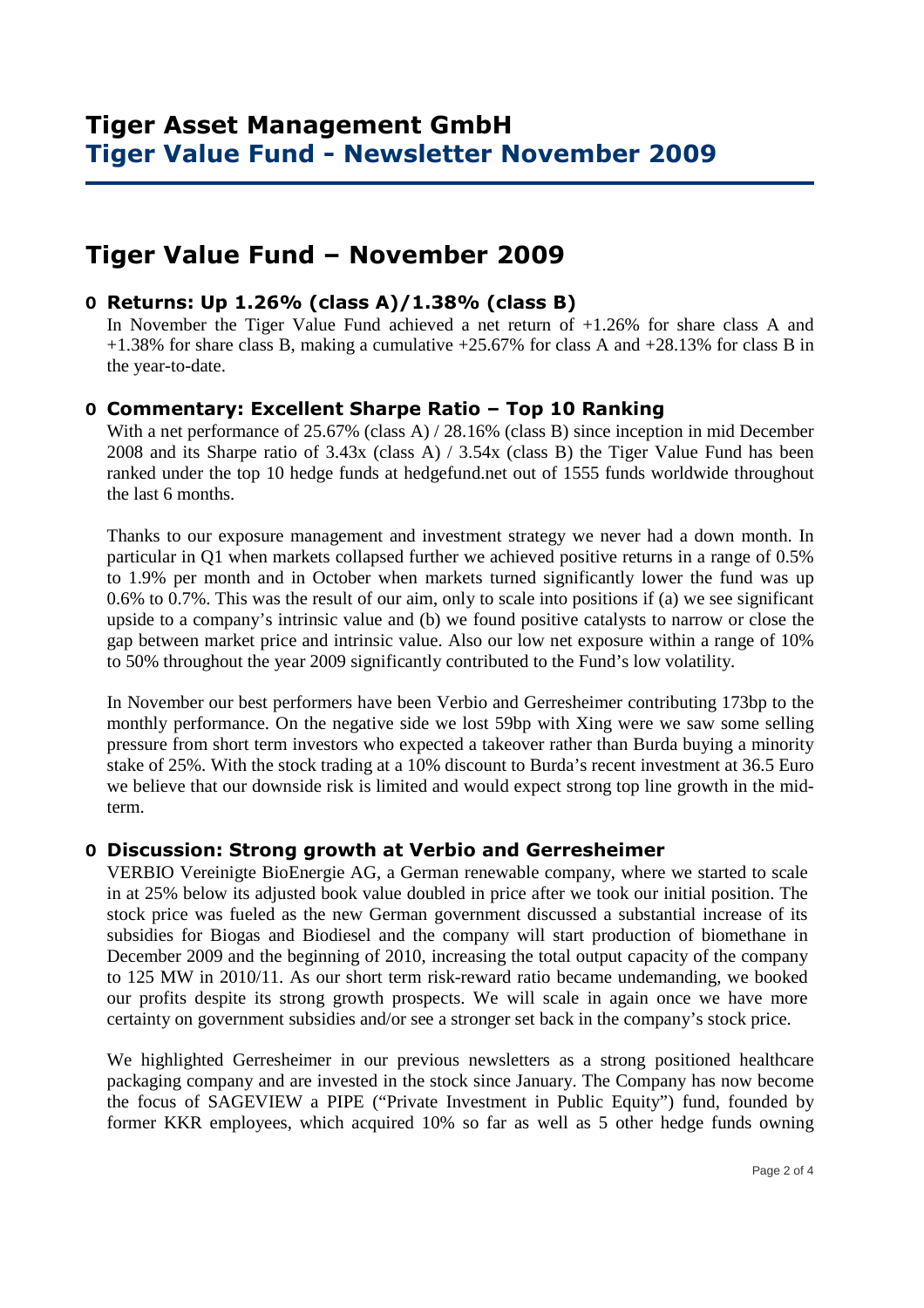# **Tiger Asset Management GmbH Tiger Value Fund - Newsletter November 2009**

around 20%. The company will show strong earnings and FCF growth as destocking probably found its trough in Q3 2009 and new plants will ramp up production in 2010. With a FCF Yield  $2010e > 10\%$  and its expected EBIT growth of  $> 30\%$  and reported net earnings growth of  $>$ 600% in 2010, we won't be surprised if we see a re-rating of the company trading closer to its significant higher US peer group multiples.

### **o Outlook: Stock picking will be key in 2010**

With a strong O4 earnings season ahead and ongoing extraordinary amount of excess liquidity we expect equity markets to continue its uptrend at the beginning of 2010. But on the negative side investors may get prepared that central banks have to withdraw the extra amount of liquidity, and that the current economic recovery might not be sustainable as stimulus programs end at some point. Furthermore the financial crisis has moved from banks to government balance sheets. The current government credit crises in Dubai and Greece may further fuel discussions about budget deficits in other countries such as Italy and Spain which long-term could result in the break-up of the EMU. Adding it all up we probably will see higher market volatility compared to recent months.

Thanks to the strong rally in equity markets since March we have compelling short ideas on our watch list. As our potential catalysts move closer and equity markets improve further we will increase our short exposure. On the other side we still find long ideas with good risk reward ratios at reasonable prices but higher volatility may allow us to buy our watch list companies at bargain prices. Bottom line we would expect 2010 to become a great year for stock picking.

We are delighted that one of our existing investors increased its stake in the Tiger Value Fund by nearly Eur 700k bringing the fund assets to Eur 9.3m in December. For those who are interested in investing in the Fund, our last subscription date for the year will be December,  $21<sup>st</sup> 2009$ .

Should you have any questions regarding the fund, our current portfolio positions or anything else please feel free to contact us via phone at +49(0)402263235–12 or e-mail at matthias.rutsch@tiger-am.com.

### *The Tiger Value Fund Desk, 14th December 2009*

 *Matthias Rutsch Marc Schädler*